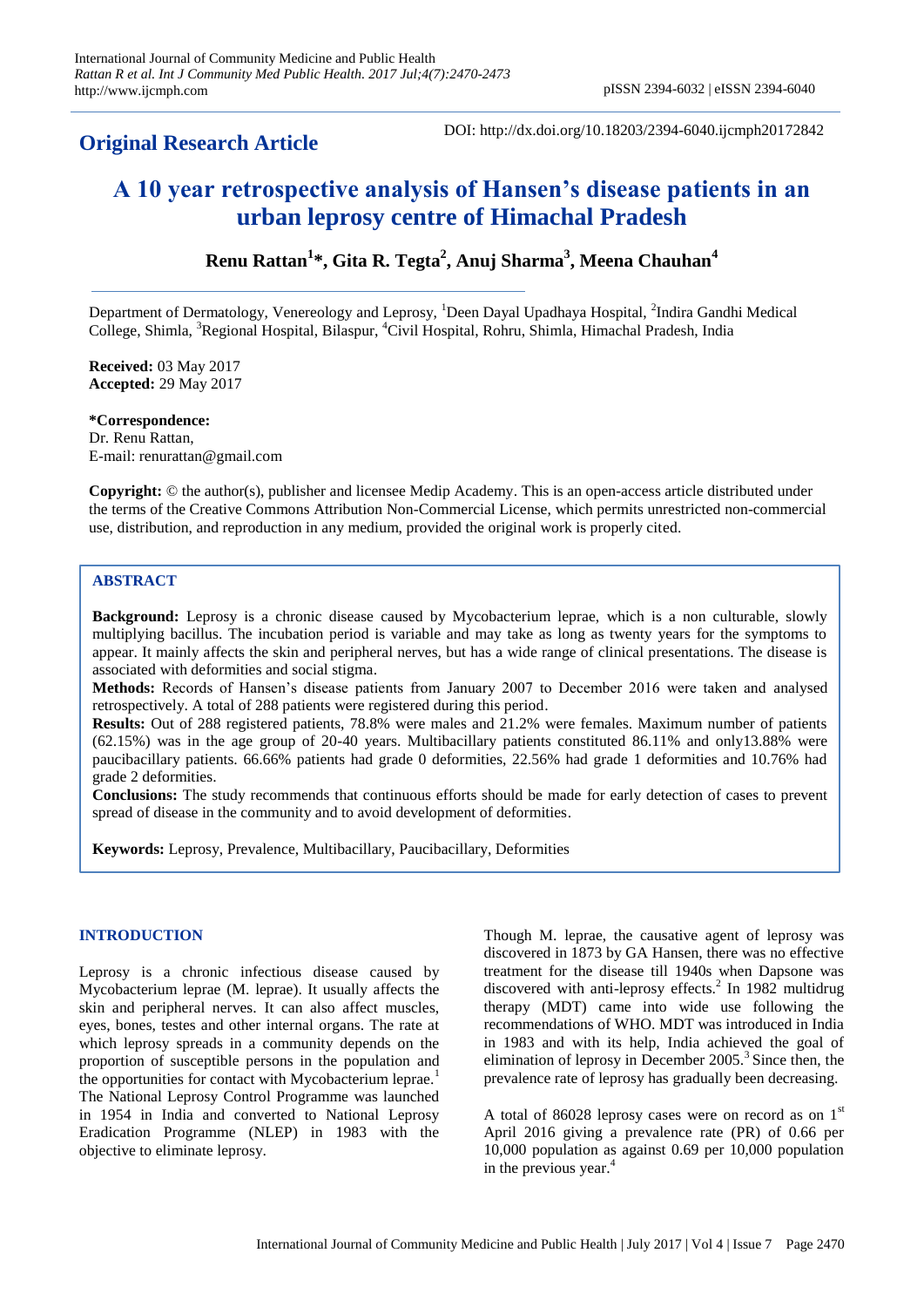This retrospective study aimed at analyzing the epidemiological scenario and clinical spectrum of leprosy during last ten years in an urban leprosy centre (ULC) i.e. Deen Dayal Upadhyaya Zonal Hospital (DDUZH), Shimla, Himachal Pradesh.

#### **METHODS**

Records of all the leprosy patients who attended the ULC in DDUZH Shimla from 1 January 2007 to 31 December 2016 were analysed and evaluated retrospectively. Although this centre is supposed to cater the population of Shimla district of Himachal Pradesh, but patients from adjacent districts also attend this clinic. In addition, migrant population from Nepal and other states of India are also a part of population attending this clinic.

Patients were classified according to the current WHO classification based on number of skin lesions (for treatment purposes in the field) into paucibacillary (PB) leprosy (1-5 skin lesions) and multibacillary (MB) leprosy (6 or more skin lesions). $<sup>5</sup>$  Any patient, who had a</sup> positive slit skin smear was considered as multibacillary leprosy irrespective of the number of lesions. All the patients were given paucibacillary (PB) therapy or multibacillary (MB) therapy depending upon the disease spectrum.

#### **RESULTS**

A total number of 288 patients attended the clinic from January 2007 to December 2016. These patients included the immigrant population from adjoining states of India and Nepal.

Annual new case detection was analysed year wise. It was observed that number of annual new cases ranged from 20 to 32 (Figure 1).



#### **Figure 1: Year wise distribution of newly detected cases.**

Among 288 patients who were registered in the clinic during this period 227 (78.7%) were males and 61 (21.2%) were females (Figure 2). Out of 227 males, 11 were male children and out of 61 females, 6 were female children. Males outnumbered females with a ratio of 3.7:1. Maximum number of patients were seen in the age group of 21-30 years (105 in number i.e. 36.45%) followed by 31-40 years (74 in number i.e. 25.69%) (Figure 3).



#### **Figure 2: Sex distribution of patients.**





Number of multibacillary leprosy patients registered during this period was  $248 (86.11\%)$  and only 40 (13.88%) patients were paucibacillary leprosy (Figure 4). 192 (66.66%) patients showed grade 0 deformities, 65 (22.56%) showed grade 1 deformities and 31 (10.76%) patients showed grade 2 deformities. It was observed that maximum number of grade 2 deformities was seen in MB patients. None of the patients from PB group had grade 2 deformities.

During these ten years, out of 288 registered patients, 185 (64.23%) were from inside project area (IPA) and 103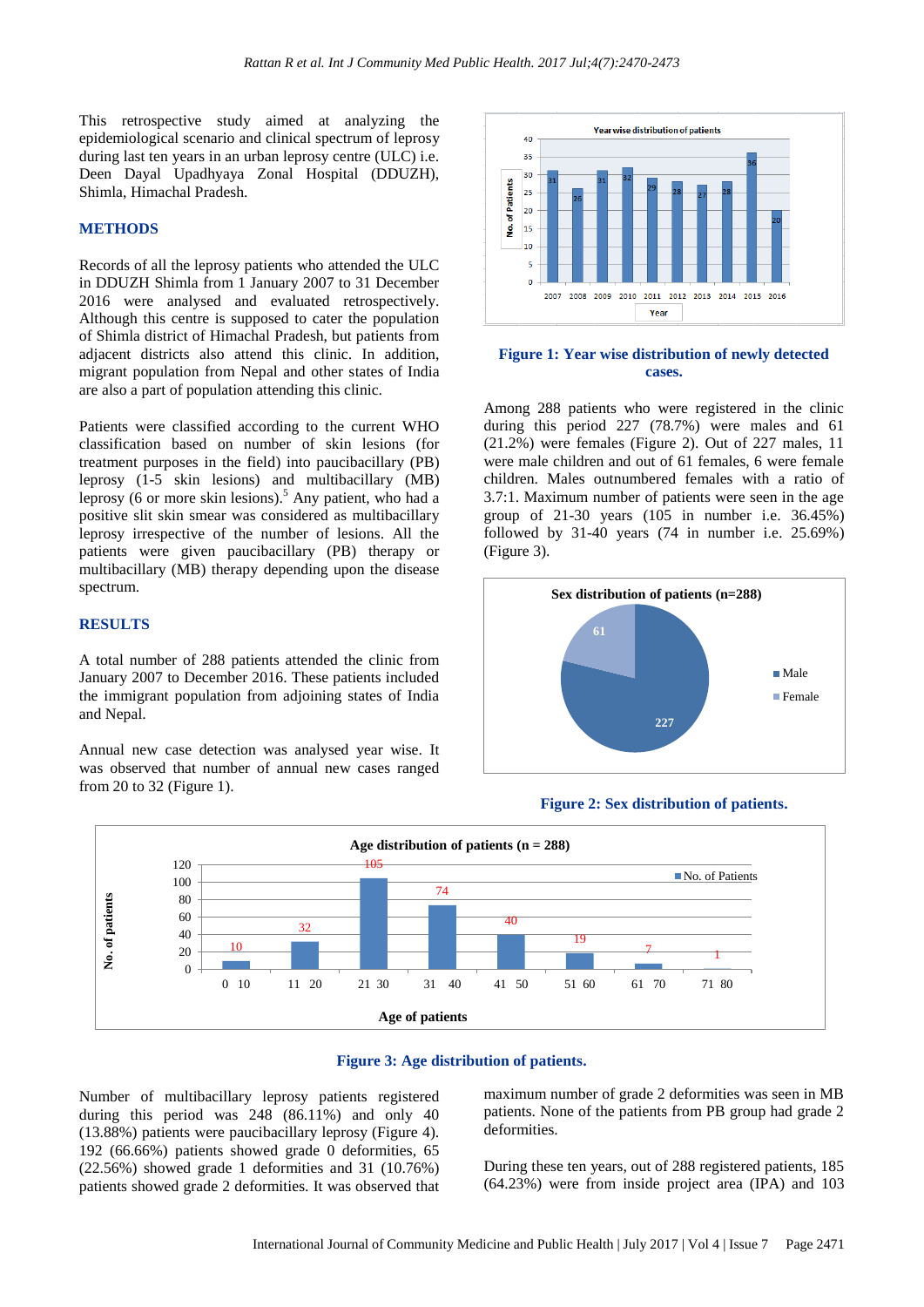(35.76%) were from outside project area (OPA) (Figure 5). Out of these 103 OPA patients, 69 (66.99%) were Nepali nationals and 34 (33%) were from neighbouring states of India i.e. Uttar Pradesh, Bihar, Jharkhand and Uttarakhand.



**Figure 4: Spectrum of disease.**



**Figure 5: Ratio of OPA to IPA patients.**

Patients were given PB or MB treatment according to their disease spectrum. As per record, all the patients were counselled and demonstrated about how to take care of hands and feet. Type 2 deformities were taken care of according to the disability present. Calluses were removed if present; ulcers were treated with antibiotics

and proper wound care. Patients with mobile flexion deformities were referred to physiotherapy department where they were taught active and passive exercises. Although no corrective surgery was done for fixed type 2 deformities at the centre due to lack of facility, but patients were referred to the centres with the facility for the same. In patients with ophthalmological involvement, ophthalmology consultation was taken and patients were treated accordingly.

#### **DISCUSSION**

Millions of leprosy patients have been cured ever since implementation of MDT. India contributes to more than 50% of new cases detected globally every year. India achieved the goal of leprosy elimination in December 2005. 34 states/ union territories have already achieved the level of elimination i.e. prevalence rate (PR) less than1 case per  $10,000$  population.<sup>4</sup> One state (Chhattisgarh) and one union territory (Dadra and Nagar Haveli) have remained to achieve elimination.

Himachal Pradesh has been a low endemic area. A prevalence rate of 7.8 per 10,000 population was here in 1991 and elimination was achieved in  $2000$ .<sup>6</sup> Since then, PR has gradually been decreasing and it was recorded to be 0.20 per 10,000 population in March 2016.<sup>7</sup> Similarly, prevalence has been observed to be on decline in other states of India too. However, prevalence is not a very reliable epidemiological indicator of leprosy as it is subjected to a number of confounding factors. It reflects only the registered cases of leprosy for chemotherapy. Patients who remain undetected are not given any account. Also, once a patient completes full treatment as recommended by WHO, he is taken off the record. This is the reason for this noticeable decrease in prevalence rate. At the same time, the annual new case detection rate (ANCDR) graph has not shown that sharp decline.

However, scenario of NLEP indicators is better in Himachal Pradesh as compared to national figures (Table 1).

| S.No                    | <b>Indicators</b>                         | <b>Himachal Pradesh in</b><br>comparison to India | <b>Number of cases in Himachal</b><br>Pradesh (2015-2016) |
|-------------------------|-------------------------------------------|---------------------------------------------------|-----------------------------------------------------------|
|                         | Prevalence rate                           | $0.20$ vs. $0.66$                                 |                                                           |
| $\overline{2}$          | <b>ANCDR</b>                              | 2.22 vs. 9.71                                     | 166                                                       |
| 3                       | Proportion of children among ANC          | 2.47% vs. 8.94%                                   | 4                                                         |
| $\overline{\mathbf{4}}$ | Proportion of visible deformity among ANC | 12.96% vs. 4.60%                                  | 21                                                        |
| 5                       | Proportion of MB among ANC                | 86.41% vs. 51.27%                                 | 140                                                       |
| 6                       | Proportion of PB among ANC                | 13.58% vs. 48.73%                                 | 22                                                        |
| 7                       | Proportion of females among ANC           | 30.86% vs. 38.33%                                 | 50                                                        |

#### **Table 1: NLEP indicators in Himachal Pradesh versus indicators in India (2015-16).**

In our study, number of annual new cases registered ranged between 20 to 32. There was no particular declining or inclining trend. But it was observed that, in the years when number of patients was more, the number of OPA patients were more in comparison to IPA patients. This can be explained on the basis of the fact that a lot of migratory population from other states of India and Nepal come to Himachal Pradesh to work in various developmental projects and horticulture activities and their number varies from year to year.